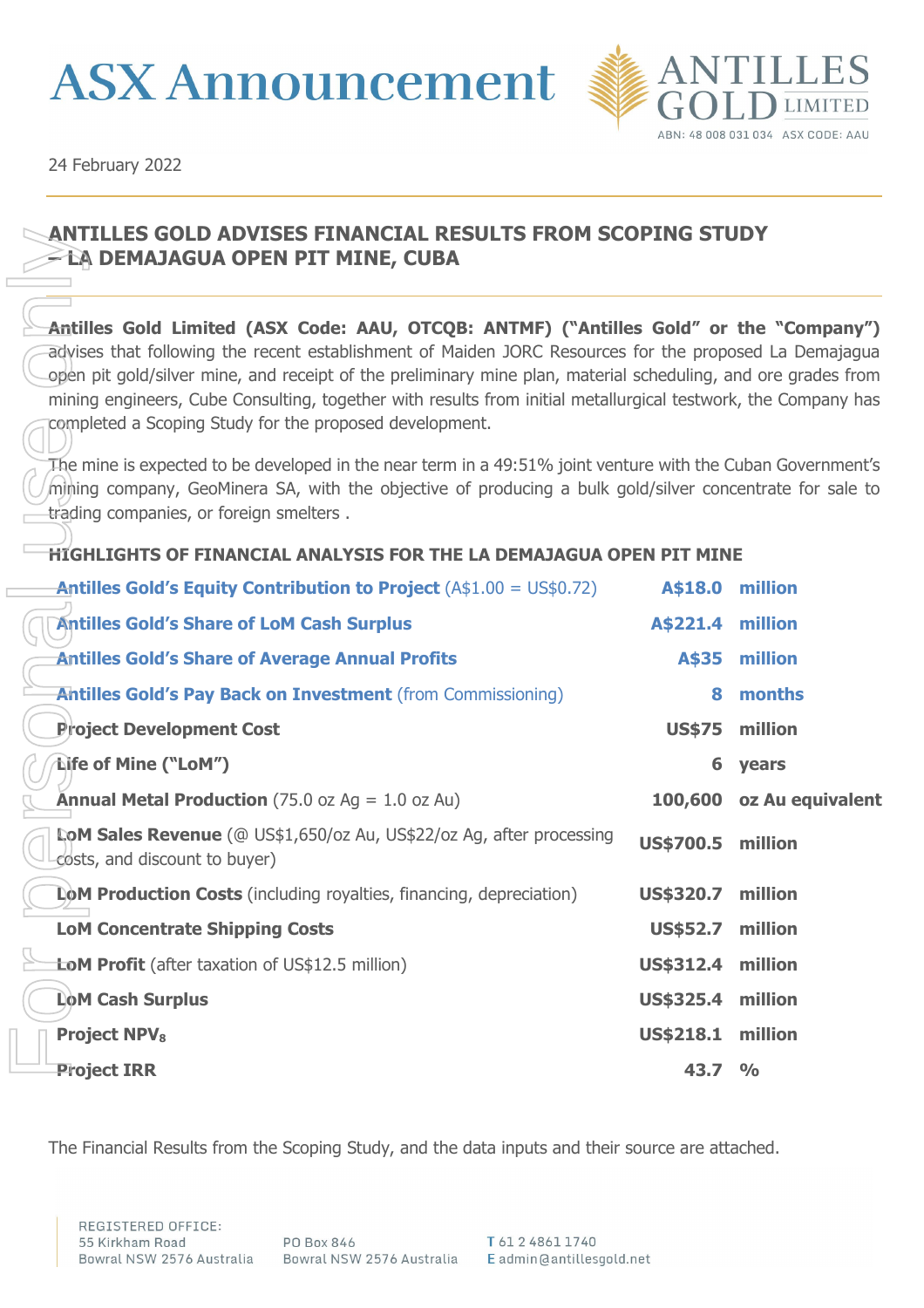Mr Brian Johnson, Executive Chairman of Antilles Gold, commented that the results of the Scoping Study were particularly encouraging and demonstrate the excellent return that Antilles Gold can expect to receive on its relatively low equity contribution to the project.

The returns from the La Demajagua project will increase with cash flow from the underground operation planned to follow the open pit mining for approximately 10 years.

The results also indicate that the joint venture company's first project could become the catalyst for realisation of its aim of developing a series of mines in order to progressively establish itself as a substantial mining company  $\mu$  Cuba. The joint venture's objective is to apply part of the surplus cash generated by the La Demagaua project to fund future developments, and in doing so achieve organic growth while minimising future equity contributions.

Mr Johnson also said that shareholders could look forward to exciting news this year from the Company's recently formed exploration group in Cuba as it moves forward with a series of geophysical surveys and drilling programs on previously explored deposits that are included in Antilles Gold's global Exploration Agreement with GeoMinera.

The pipeline of properties with development potential that have been made available to the joint venture, including La Demajagua, presents Antilles Gold with a unique opportunity for future growth.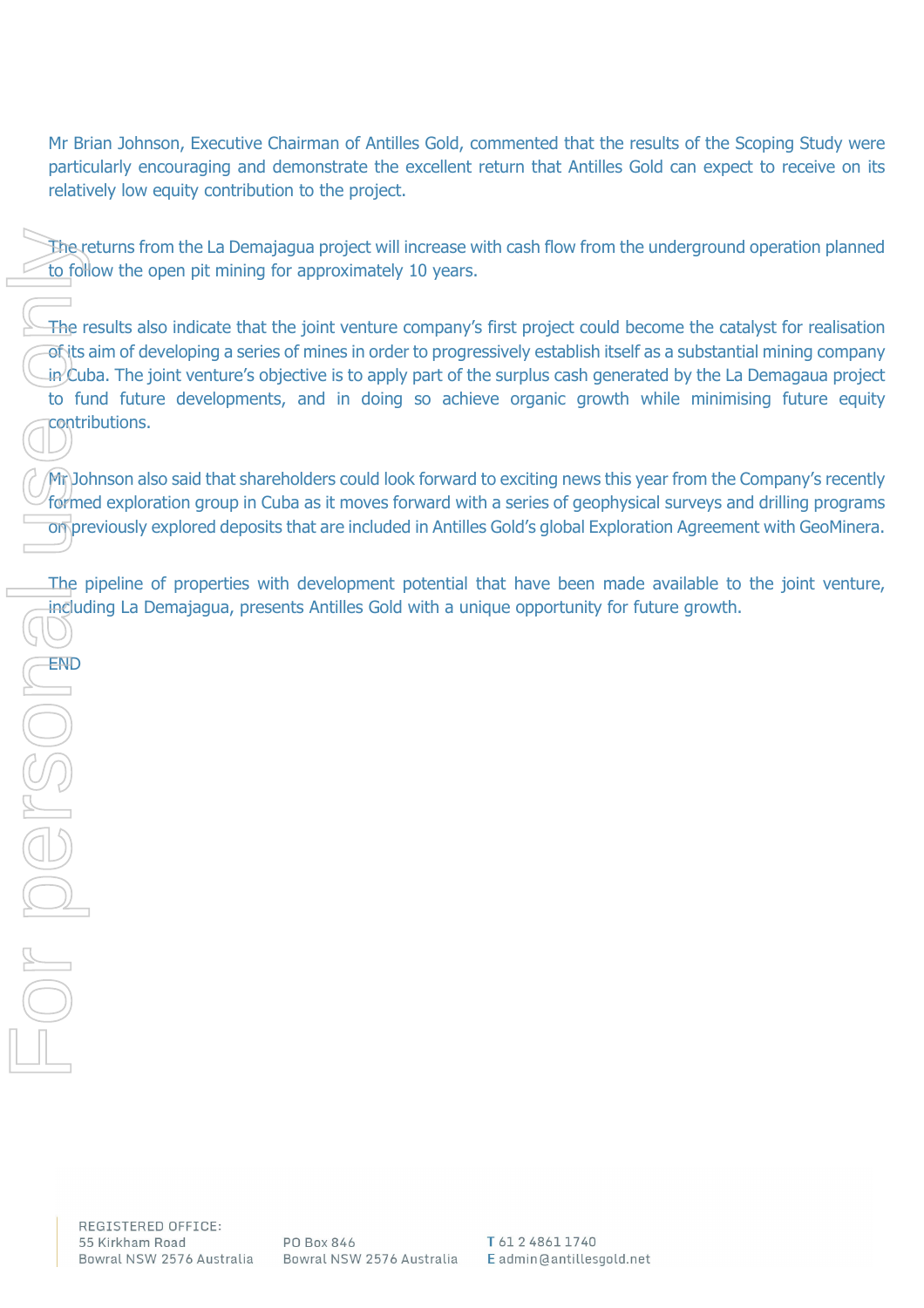## **ABOUT ANTILLES GOLD LIMITED:**

 $\circ$  Antilles Gold's strategy is to participate in the successive development of previously explored gold and copper/gold deposits in mineral rich Cuba, and on realising the value of assets it holds in the Dominican Republic.

The Company is at the forefront of the emerging gold mining sector in Cuba and expects to be involved in the development of a number of projects through its 49:51 joint venture with the Cuban Government's mining company, GeoMinera SA.

Antilles Gold is comfortable operating under the applicable law on Foreign Investment, and Mining and Environmental regulation's in Cuba, and has been granted a generous fiscal regime by the Government which is supportive of its objectives.

The near-term project of the joint venture company, Minera La Victoria SA, is the proposed development of the La Demajagua gold/silver open pit mine on the Isle of Youth in southwest Cuba to produce gold and silver concentrate.

O The objective of the joint venture is to invest part of the surplus cash expected to be generated by the La Demajagua mine to fund projects that follow, in order to achieve organic growth with minimal additional equity c La Demajagua mine to fund projects that follow, in order to achieve organic growth with minimal additional equity contributions, and with the aim of ultimately establishing Minera La Victoria as a substantial mining company in Cuba.

Minera La Victoria has access to a pipeline of additional projects with development potential including the large Golden Hills VMS deposit, and the adjacent Florencia and Maclama sulphide gold deposits in south east Cuba, together with 17 copper/gold deposits that are currently being reviewed for their prospectivity.

This announcement has been authorised by the Board of Antilles Gold Limited.

For further information, please contact:

## **Brian Johnson**,

Executive Chairman, **Antilles Gold T:** +61 (02) 4861 1740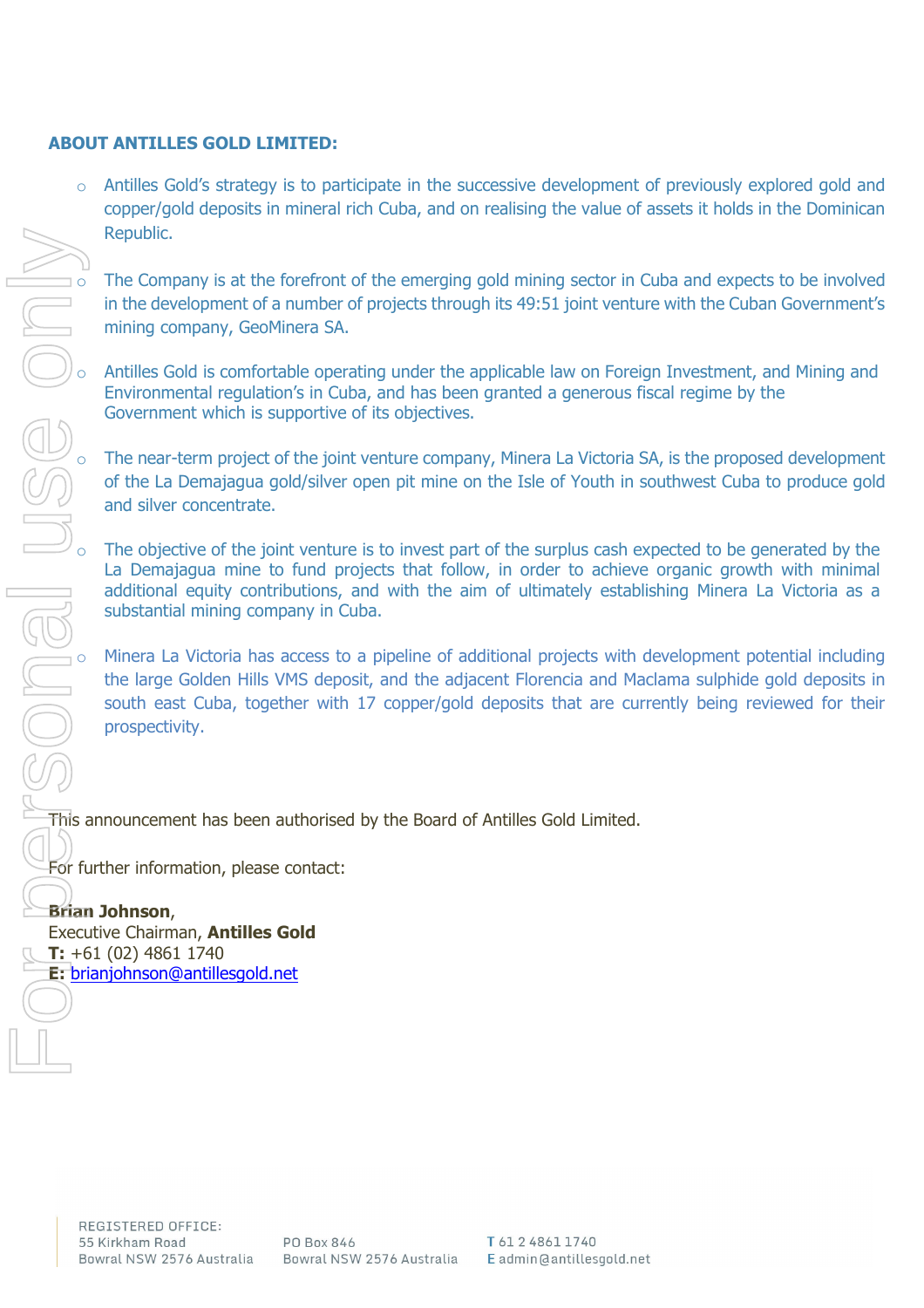

## **LA DEMAJAGUA GOLD/SILVER PROJECT, CUBA**

# **SCOPING STUDY FOR STAGE ONE OPEN PIT MINE**

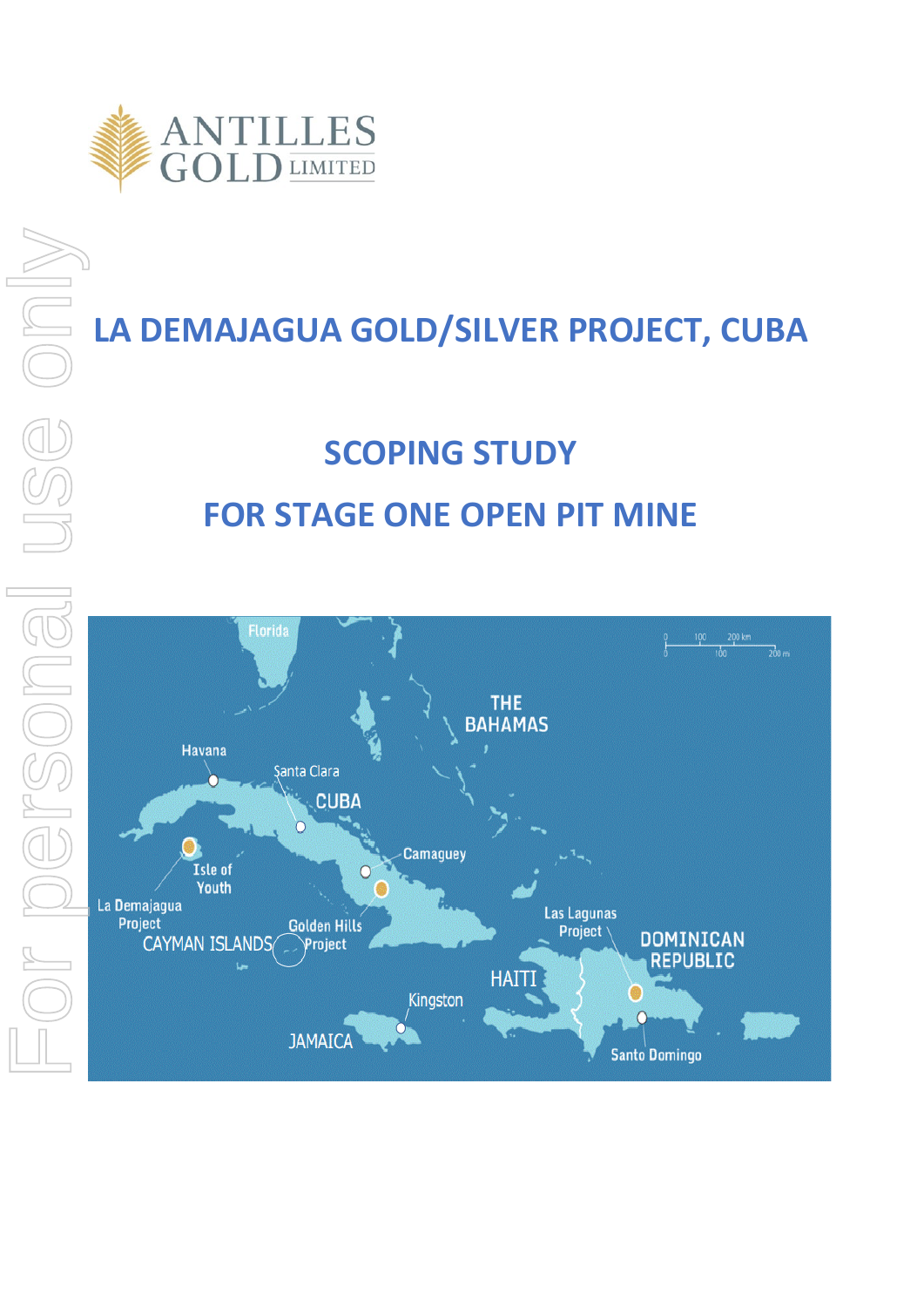

## **FINANCIAL RESULTS FROM SCOPING STUDY FOR LA DEMAJAGUA OPEN PIT GOLD/SILVER MINE, CUBA**

**Antilles Gold Inc ("AGI"), a Cayman Islands registered subsidiary of Antilles Gold Limited,** formalised a Joint Venture Agreement ("JVA") in August 2020 with Gold Caribbean Mining SA ("GCM"), a subsidiary of the Cuban Government's mining company, GeoMinera SA ("GMSA"), to incorporate Minera La Victoria SA ("MLV") to undertake mining projects in Cuba.

The objective of MLV is to achieve organic growth through the successive development of a series of mines based on previously explored gold and copper/gold deposits made available to MLV by GMSA, with the ultimate aim of establishing MLV as a substantial mining company in Cuba.

The first project expected to be developed by MLV is the La Demajagua gold/silver mine on the Isle of Youth in south-west Cuba.

The mine is planned to be developed in two stages with the open pit mine operating for six years, followed by underground mining for approximately ten years.

AGI has a 49% shareholding in MLV, and effectively manages the joint venture. AGI had the benefit of accessing results from 50,000m of previous drilling of the La Demajagua gold/silver deposit by Canadian exploration companies, when preparing preliminary financial modelling for the proposed open pit mine.

21,700m of drilling of the deposit for the planned open pit was undertaken by MLV in 2021 as part of the Definitive Feasibility Study ("DFS") for the project, with an additional 6,000m to be completed in Q2 2022.

Assays received to date from this program plus selected data from the historic drilling were utilised by Western Australian mining engineers, Cube Consulting, when establishing the Maiden JORC Resources for the proposed open pit mine which were reported to ASX on 28 January 2022.

The ore at La Demajagua is primarily arsenopyrite, and MLV aims to produce a high grade gold/silver concentrate for sale to foreign smelters or trading companies.

The following production parameters, and data inputs to the Financial Analysis and their source, and various assumptions for the development concept, are recorded in the following:

## **Proposed Project Timetable**

| Pre-development Period                                          | 1 October 2020 to 31 December 2023                              |
|-----------------------------------------------------------------|-----------------------------------------------------------------|
| Completion of DFS & Permitting                                  | 30 November 2022                                                |
| Construction Period - Mine Buildings & Infrastructure<br>– Mine | 1 January 2023 to 30 June 2023<br>1 April 2023 to 31 March 2024 |
| Operating Period - Life of Mine (LoM)                           | 1 April 2024 to 31 March 2030                                   |
| First Shipment of Concentrate                                   | O <sub>2</sub> 2024                                             |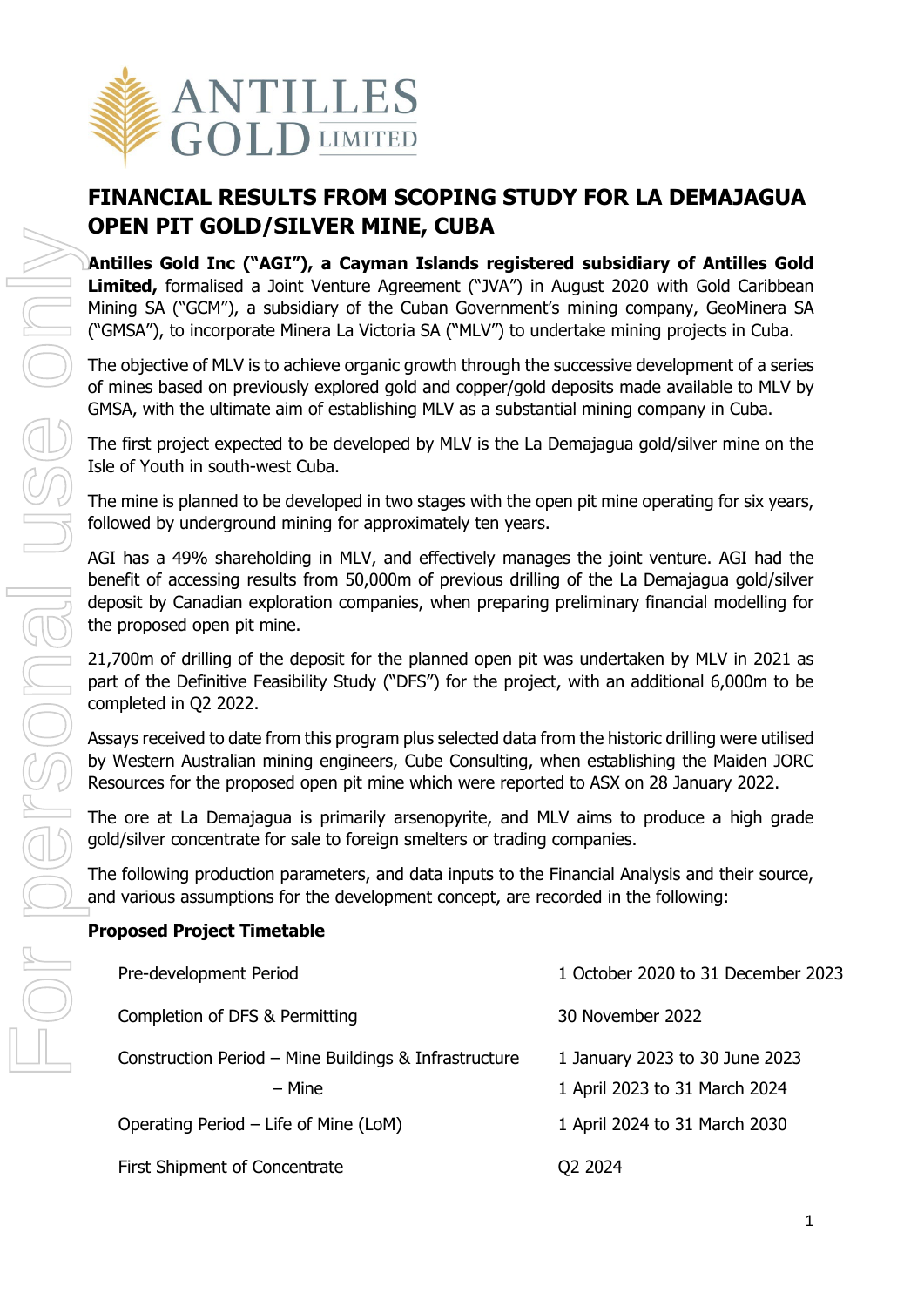| Sulphide Ore   |          | 4,870,000 t  |
|----------------|----------|--------------|
| Waste          |          | 49,000,000 t |
| Ore Head Grade | – gold   | 3.26 $q/t$   |
|                | – silver | 41.5 $g/t$   |

NOTE: The Production Target was established by the Company based on a preliminary pit design, mining schedules, and ore grades provided by Cube Consulting, and reported to ASX on 17 February 2022.

The Production Target is for sulphide ore, as are the Maiden JORC Resources, which were reported to ASX on 28 January 2022. The Production Target for ore and waste is based on mining 100% of the Maiden Indicated Resource of 4,870,000 tonnes grading 3.27 g/t Au and 40.5 g/t Ag, and 200,000 tonnes of the Maiden Inferred Resource of 3,100,000 tonnes grading 2.4 g/t Au and 230 g/t Ag.

"There is a low level of geological confidence associated with inferred mineral resources and there is no certainty that further exploration work will result in the determination of additional indicated mineral resources or that the production target itself will be realised."

In addition to the tonnages included in the LoM Production Target, Cube Consulting have advised approximately 850,000 tonnes of oxide/transitional ore with a grade of around 2.7 g/t Au ( $\sim$ 74,000oz Au) and 36.0 g/t Ag ( $\sim$ 984,000oz Ag) can be mined and blended with the sulphide ore as feed to the flotation circuit and this concept has been included in the financial modelling.

## **Metallurgical Test Work**

| Recovery - Sulphide Ore               | - gold                       | 90.0 %       |
|---------------------------------------|------------------------------|--------------|
|                                       | $-$ silver                   | 95.0 %       |
| - Oxide/Transitional                  | – gold                       | 70.0 %       |
| <b>Ore</b>                            | $-$ silver                   | 75.0 %       |
| LoM Concentrate Production            |                              | 424,000 t    |
| Average Annual Concentrate Production |                              | 70,600 t     |
| <b>Concentrate Grade</b>              | – gold                       | $37.5$ g/t   |
|                                       | - silver                     | 504.4 g/t    |
|                                       | – arsenic                    | 20%          |
|                                       | $-$ sulphur                  | 21%          |
| <b>Annual Contained Metal</b>         | – gold                       | 85,200 oz    |
|                                       | - silver                     | 1,152,000 oz |
|                                       | $-$ gold equivalent          | 100,600 oz   |
|                                       | $(75.0$ g/t Ag = 1.0 g/t Au) |              |

NOTE: The above forecasts were derived from the results of the initial metallurgical test work on La Demajagua sulphide ore by SGS Laboratories which is being supervised by Antilles Gold's highly experienced, Vancouver based Technical Director, Dr Jinxing Ji. Recoveries for the oxide/transitional ore were recommended by Dr. Ji based on his previous experience. The test work will continue until August/September 2022 with final results forming the basis for the revision and confirmation of an existing offer from a large Chinese engineering group to design and construct the crushing, milling, and flotation circuits for the project on a turnkey basis.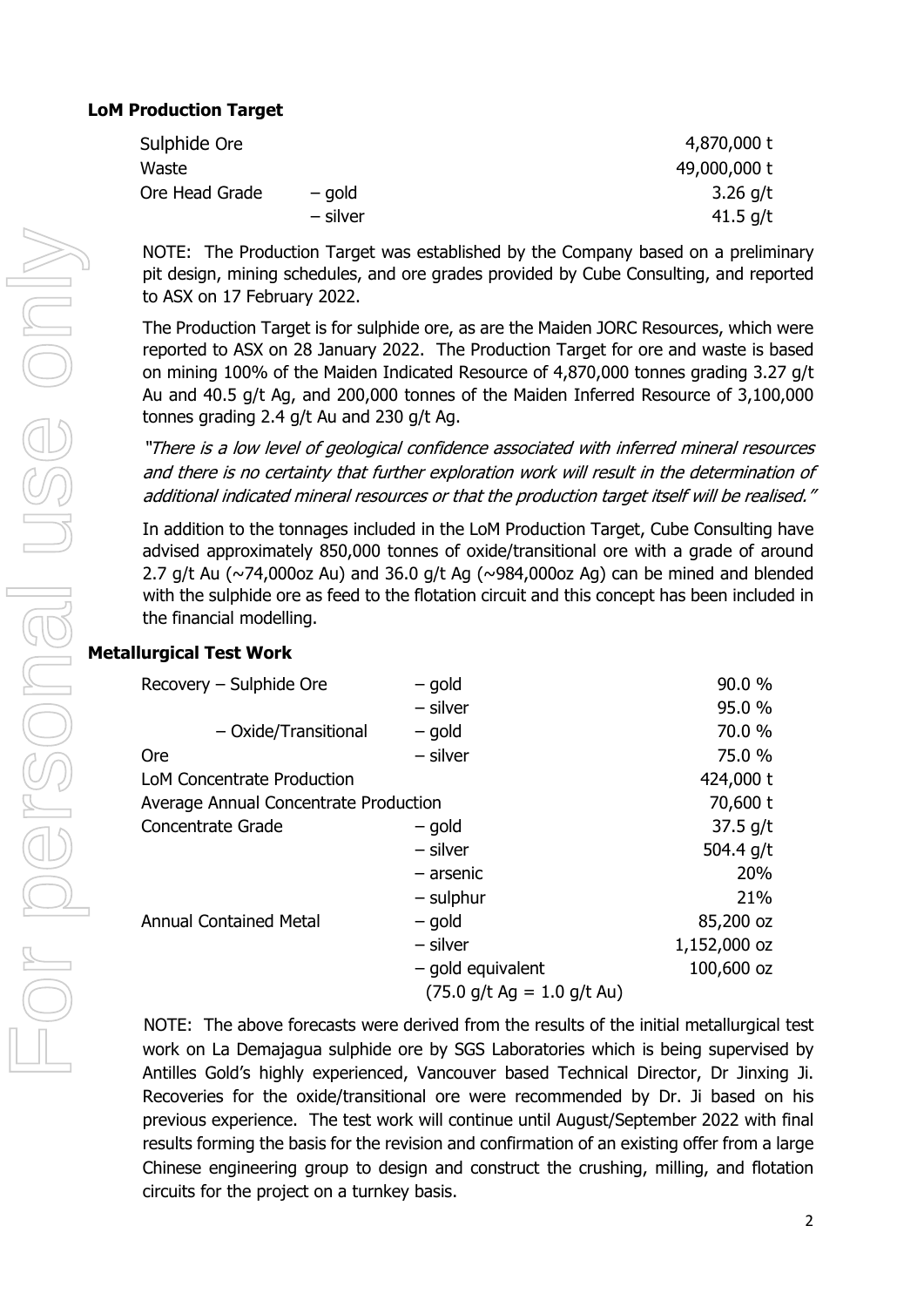| <b>PROJECT DEVELOPMENT COSTS</b>                                                                           | US\$M |               | <b>SOURCE OF DATA</b>                   | <b>RANGE</b>     |
|------------------------------------------------------------------------------------------------------------|-------|---------------|-----------------------------------------|------------------|
| Pre-development Activities including drilling & DFS<br>Mine Buildings & Infrastructure<br>Mine Development |       | 6.7<br>10.4   | AGI estimate<br>MLV design/estimate     |                  |
| Mining Plant & Equipment                                                                                   | 13.5  |               | Supplier quotations                     |                  |
| Logistics Support                                                                                          | 3.9   |               | AGI estimate                            |                  |
| Pre-Stripping                                                                                              | 9.1   |               | 26.5 AGI estimate                       |                  |
| Concentrator                                                                                               |       |               | 16.4 Supplier quotation                 |                  |
| <b>Power Station</b>                                                                                       |       | 5.6           | Supplier quotation                      |                  |
| <b>Barge Loading Facility</b>                                                                              |       | $0.5^{\circ}$ | MLV estimate                            |                  |
| Project Management & Administration                                                                        |       | 5.4           | AGI estimate                            |                  |
| Capitalised Interest during Construction                                                                   |       | 3.5           | AGI estimate                            |                  |
| <b>TOTAL DEVELOPMENT COSTS</b>                                                                             |       | 75.0          |                                         | $+10%$<br>$-10%$ |
|                                                                                                            |       |               |                                         |                  |
| <b>Proposed Project Financing</b>                                                                          |       |               |                                         |                  |
| Antilles Gold's equity contribution to MLV                                                                 |       | 13.0          | Contractual<br>commitment               |                  |
| Project Loan (5 year, 10% pa)                                                                              |       | 46.3          | Indicated by<br>potential lender        |                  |
| Supplier Credit (5 year, 5% pa)                                                                            |       | 15.7          | Assumed with China<br>Exim Bank support |                  |
|                                                                                                            |       | 75.0          |                                         |                  |

## **Anticipated LoM Sale of Concentrate**

|                                                              | US\$M   |                  |
|--------------------------------------------------------------|---------|------------------|
| 88% value of contained gold at spot price of<br>US\$1,650/oz | 742.3   |                  |
| 70% value of contained silver at spot price of US\$22/oz     | 106.5   |                  |
| Less processing costs                                        | (148.3) |                  |
| <b>TOTAL LOM SALES REVENUE</b>                               | 700.5   | $+0\%$<br>$-10%$ |

NOTE: The approximate selling price for the gold/silver concentrate delivered in TEU shipping containers to the destination port was advised by a potential buyer, subject to final concentrate grades and testing samples when available.

This element of the financial modelling will remain uncertain until off-take agreements have been established.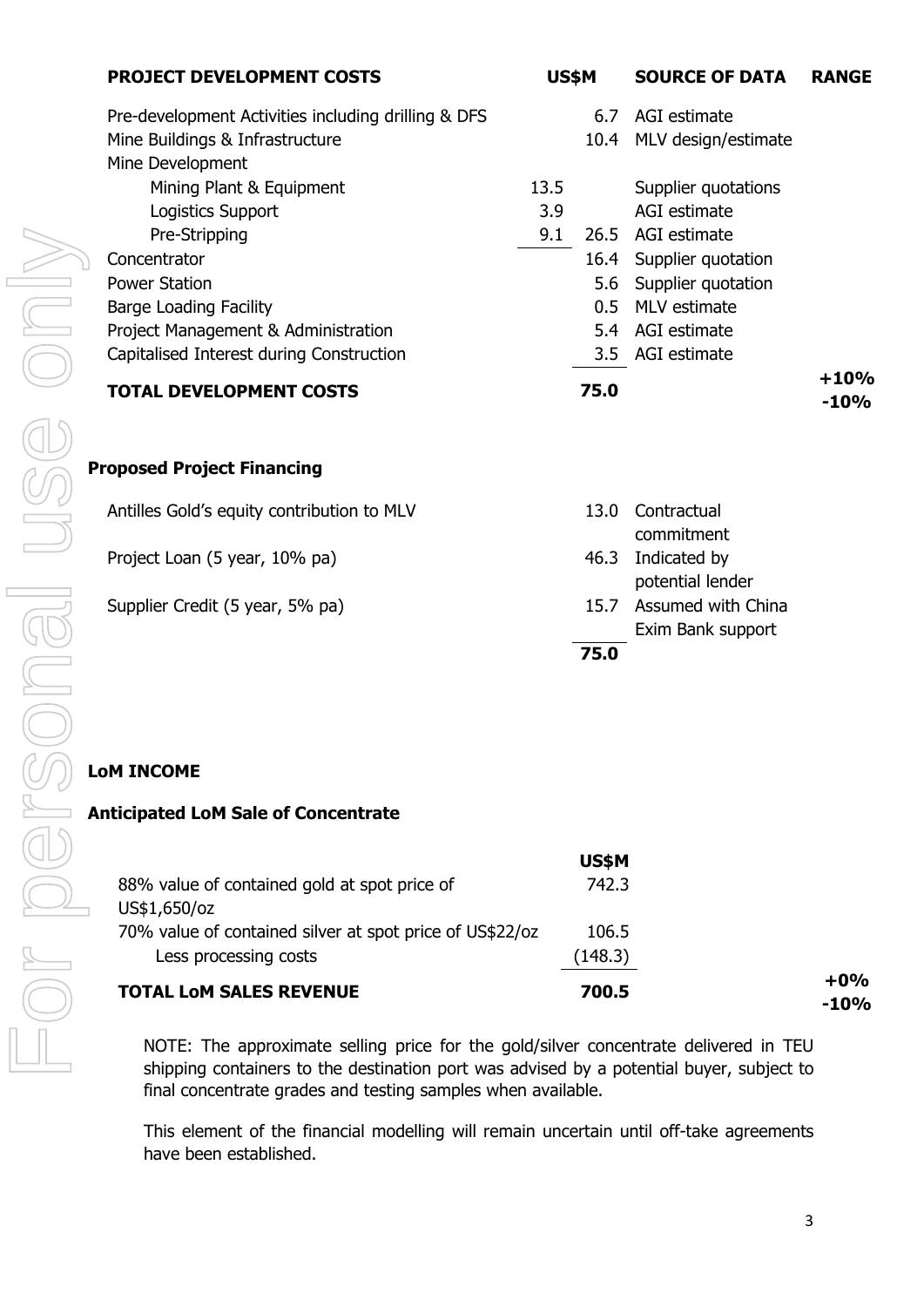## **LoM PRODUCTION COSTS US\$M SOURCE OF DATA RANGE**

## **Mining**

| Mining Operation                        |       | 45.1 AGI estimate                   |                  |
|-----------------------------------------|-------|-------------------------------------|------------------|
| <b>Salaries</b>                         |       | 14.4 MLV estimate                   |                  |
| <b>Equipment Maintenance</b>            |       | 19.0 AGI estimate                   |                  |
| <b>Total Mining Costs</b>               | 78.5  |                                     | $+15%$<br>$-0\%$ |
| <b>Concentrate Processing</b>           |       |                                     |                  |
| Power Supply                            |       | 31.2 Concentrator supplier estimate |                  |
| Consumables                             |       | 23.0 Metallurgical test work        |                  |
| <b>Maintenance Spares</b>               |       | 8.4 Concentrator supplier estimate  |                  |
| <b>Maintenance Services</b>             |       | 2.1 Concentrator supplier estimate  |                  |
| <b>Salaries</b>                         |       | 21.9 MLV estimate                   |                  |
| Port Costs & Ferry Services             |       | 4.6 MLV estimate                    |                  |
| Shipping of Consumables                 |       | 5.6 MLV estimate                    |                  |
| Site & Camp Costs                       |       | 9.1 MLV estimate                    |                  |
| <b>Total Processing Costs</b>           | 105.9 |                                     | $+10%$<br>0%     |
| <b>Concentrate Shipping</b>             |       |                                     |                  |
| Nueva Gerona Port Costs                 |       | 3.0 MLV estimate                    |                  |
| Nueva Gerona - Jamaica                  |       | 18.0 MLV estimate                   |                  |
| Jamaica - China                         |       | $31.8$ Indicated – Shipping Line    |                  |
| <b>Total Concentrate Shipping Costs</b> | 52.8  |                                     | $+22%$<br>$-22%$ |

NOTE: MLV intends to charter a 3,000 DWT landing craft to transport TEU shipping containers loaded with 24 DMT of concentrate from the Nueva Gerona port on the Isle of Youth (35 km from the mine site) to the Kingston Freeport Container Terminal in Jamaica (580nm) from where a major shipping line has quoted the cost of transporting the TEU's to a port in northeast China as the assumed destination.

The freight rates from Kingston have been assumed to be at the mid-point between long standing historic rates, and the current high rates quoted by the shipping line.

If current rates, which have recently spiked, are maintained through 2024, shipping costs from Kingston for LoM would increase by approximately US\$12.0 million. Similarly if rates return to historic levels the LoM costs would reduce by approximately US\$12.0 million.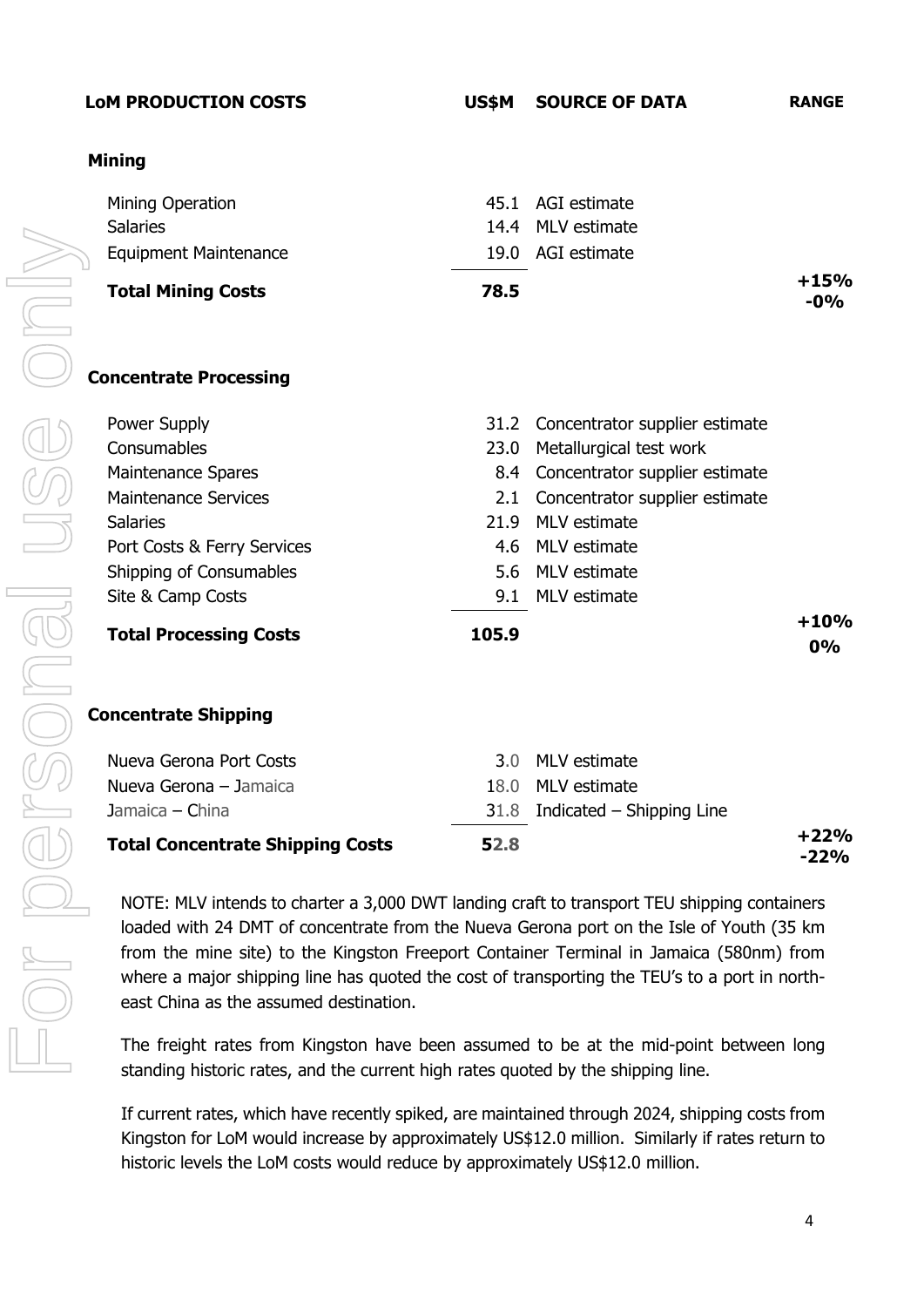| LoM PRODUCTION COSTS (continued)                                                  | US\$M        | <b>SOURCE OF DATA</b>  | <b>RANGE</b>     |
|-----------------------------------------------------------------------------------|--------------|------------------------|------------------|
| <b>Indirect Costs</b>                                                             |              |                        |                  |
| Overheads & Administration                                                        |              | 6.7 MLV estimate       |                  |
| Allocated AGI Expenses                                                            |              | 2.0 AAU estimate       |                  |
| <b>Rehabilitation Costs</b>                                                       |              | 2.5 MLV estimate       |                  |
| <b>Total Indirect Costs</b>                                                       | 11.2         |                        | $+20%$<br>$-20%$ |
| <b>Government Charges</b>                                                         |              |                        |                  |
| Royalty 3%                                                                        |              | 19.4 Mining Regulation |                  |
| <b>Territorial Contribution</b>                                                   |              | 1.0 Mining Regulation  |                  |
| Surface Rights                                                                    |              | 2.4 Mining Regulation  |                  |
| <b>Total Government Charges</b>                                                   | 22.8         |                        | $+0\%$<br>$-0\%$ |
| <b>LoM PRODUCTION COSTS</b>                                                       | 271.2        |                        | $+15%$<br>$-5%$  |
| <b>LOM OPERATING PROFIT</b><br>$\Box$                                             | 429.3        |                        | $+5%$<br>$-25%$  |
| <b>LESS INTEREST</b><br>J                                                         | 17.8         |                        |                  |
| <b>LESS DEPRECIATION</b>                                                          | 84.4         |                        |                  |
| <b>LESS TAXATION</b><br>(15% taxation waived for first 4.5<br>years of operation) | 14.7         |                        |                  |
| <b>LOM NET PROFIT</b>                                                             | 312.4        |                        |                  |
| <b>LoM CASH SURPLUS (i)</b>                                                       | 325.4        |                        |                  |
| <b>PAYBACK OF DEVELOPMENT COSTS</b><br>(from Commissioning)                       | 1.7<br>years |                        |                  |

Note (i) – includes equity contributed by Antilles Gold (US\$13.0 million).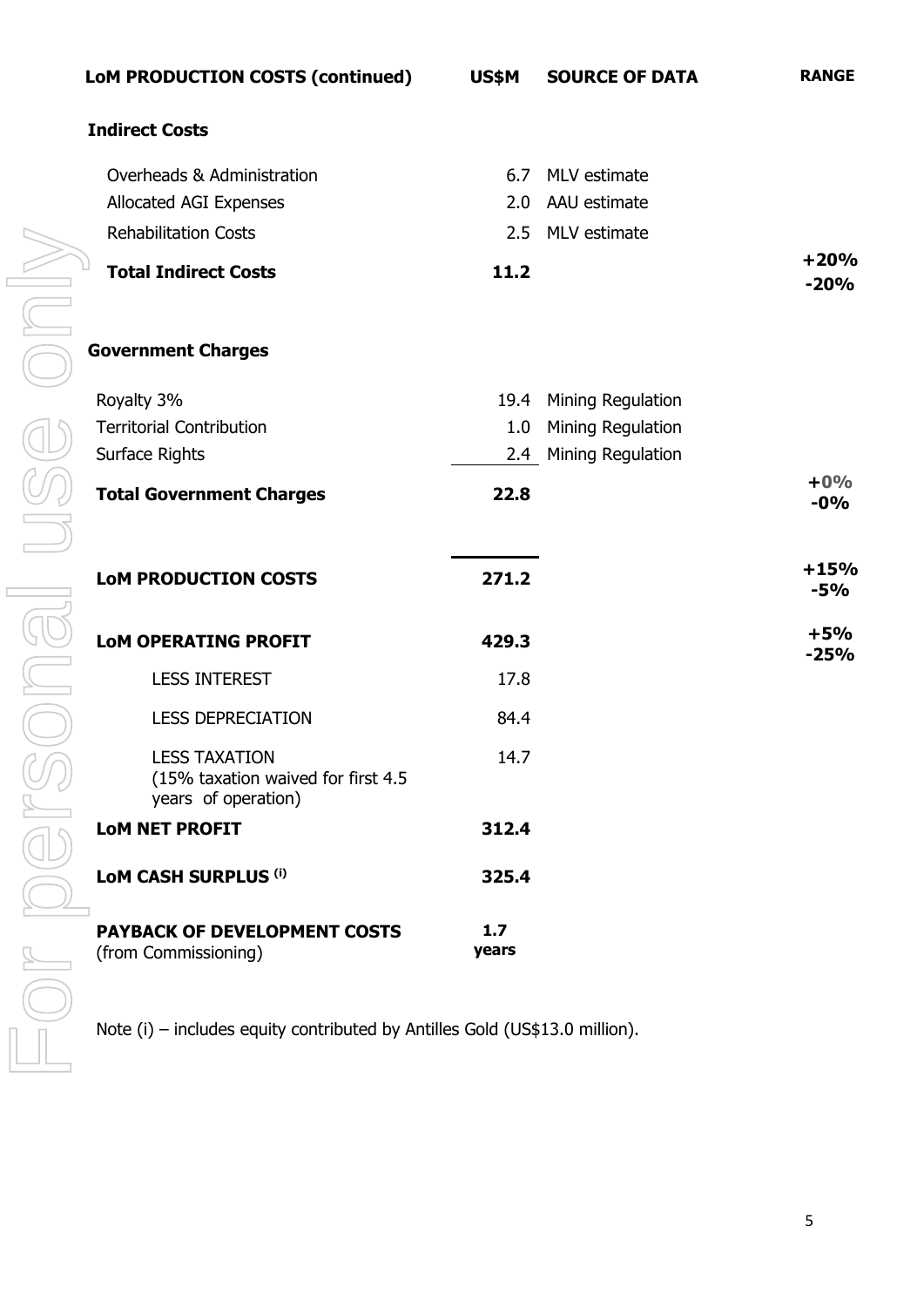### **C1 CASH COSTS PER TONNE CONCENTRATE CASH COSTS PER OZ GOLD EQUIVALENT**

|                              |       | US\$ per<br>tonne |       | US\$ per oz<br>Au equiv |
|------------------------------|-------|-------------------|-------|-------------------------|
| Mining                       |       | 185.1             |       | 130.1                   |
| Processing                   |       | 249.8             |       | 175.5                   |
| Government Charges           |       | 53.8              |       | 37.8                    |
| Indirect                     |       | 26.4              |       | 18.6                    |
| <b>Concentrate Transport</b> |       | 124.5             |       | 87.5                    |
|                              |       | 639.6             |       | 449.5                   |
| <b>SENSITIVITY</b>           |       |                   |       |                         |
| <b>GOLD PRICE US\$/OZ</b>    | 1,500 | 1,650             | 1,800 | 1,950                   |
| LoM CASH SURPLUS US\$M       | 262.6 | 325.4             | 388.1 | 450.9                   |
| <b>NPV<sub>8</sub></b> US\$M | 172.8 | 218.1             | 263.4 | 308.7                   |
| IRR%                         | 37.6  | 43.7              | 49.1  | 54.0                    |

The order of accuracy for the Study is within normal  $\pm$  30% for a Scoping Study.

The Financial Model will be updated progressively as part of the DFS for the project as final JORC Resources, and the pit design are produced, metallurgical test work is concluded, supplier quotations are confirmed, and concentrate off-take agreements negotiated.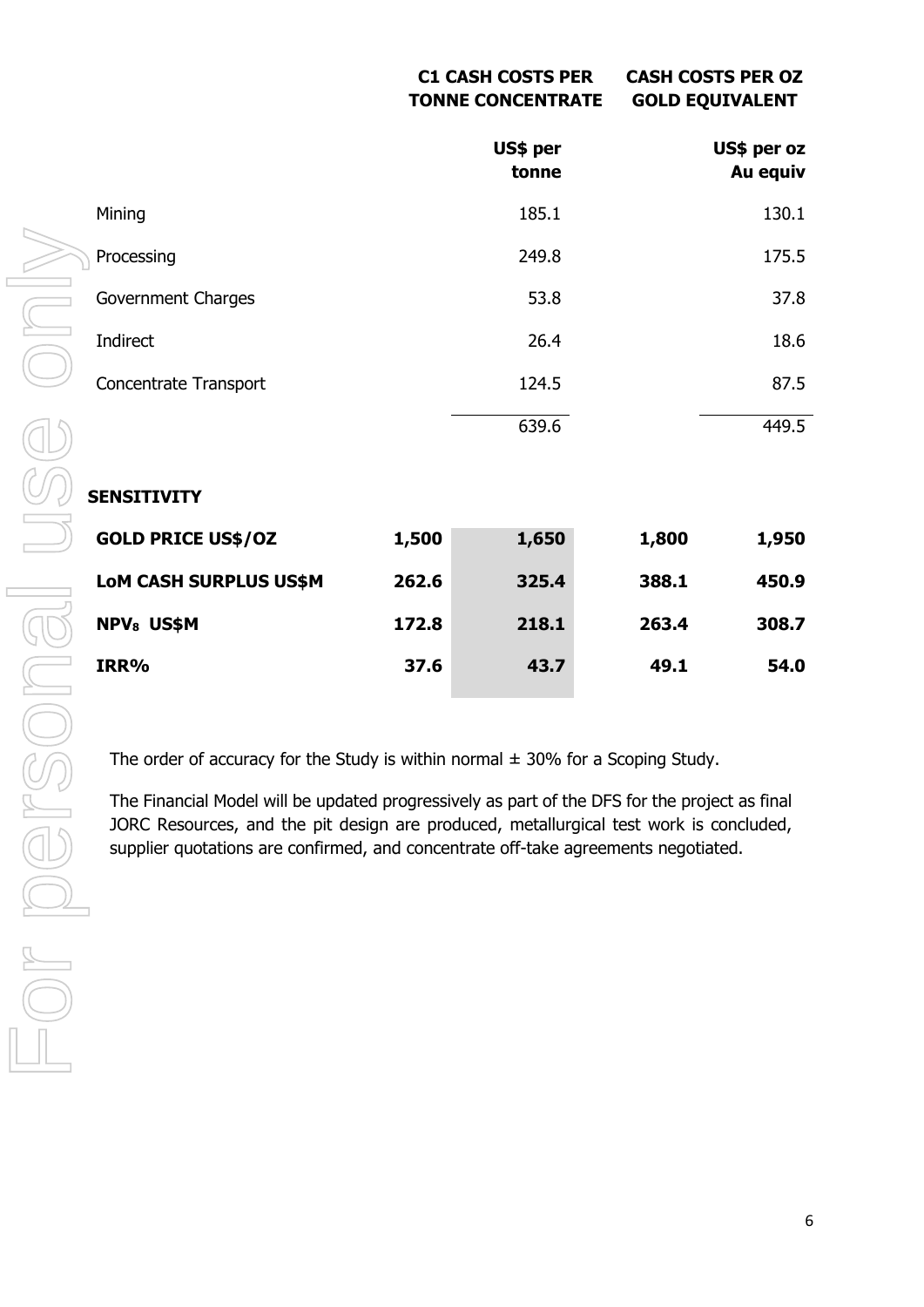### **ADDITIONAL NOTES**

## **CAUTIONARY STATEMENTS**

The Scoping Study referred to in this announcement is a preliminary technical and economic study of the potential viability of the proposed La Demajagua open pit mine in Cuba. It is based on low level technical and economic assessments that are not sufficient to support the estimation of ore reserves. Further exploration and evaluation work and appropriate studies are required before Antilles Gold will be in a position to estimate any ore reserves or to provide any assurance of an economic development case.

The Scoping Study is based on the material assumptions previously noted. These include assumptions about the availability of funding. While Antilles Gold considers all of the material assumptions to be based on reasonable grounds, there is no certainty that they will prove to be correct or that the range of outcomes indicated by the Scoping Study will be achieved.

To achieve the outcomes indicated in the Scoping Study, funding of approximately US\$62 million will be required. Investors should note that there is no certainty that Antilles Gold or the joint venture company, Minera La Victoria SA, will be able to raise that amount of funding when needed. It is also possible that such funding may only be available on terms that may be dilutive to or otherwise affect the value of Antilles Gold's existing shares.

It is also possible that Antilles Gold may pursue other value realisation strategies such as a sale, partial sale, or joint venture of the foreign component (49%) of the project. If it does, this could materially reduce Antilles Gold's proportionate ownership of the project.

Given the uncertainties involved, investors should not make any investment decisions based solely on the results of the Scoping Study.

## **Production Target**

All material assumptions underpinning the Production Target notified to ASX on 17 February 2022, continue to apply and have not materially changed.

## **Location**

The 900ha La Demajagua Mining Concession is located 35km by paved highway from the Port City of Nueva Gerona on the Isle of Youth which is 70nm from the mainland in south-west Cuba.

The Concession is 4km from the coast, 20m above sea level, and the site is flat.

The site is remote from local communities, and devoid of structures and vegetation, and connected to the electricity grid, water supply, and fibre optic cable.

## **Operation**

Fuel costs, and staff and labour costs are quite low and stable in Cuba.

The proposed open pit mining is expected to be a straightforward operation with mining to a depth of approximately 150m, and though the stripping ratio is relatively high the project will benefit from reasonably soft waste material.

The mining fleet will be supplied by Chinese manufacturers of high quality equipment, as will the concentrator.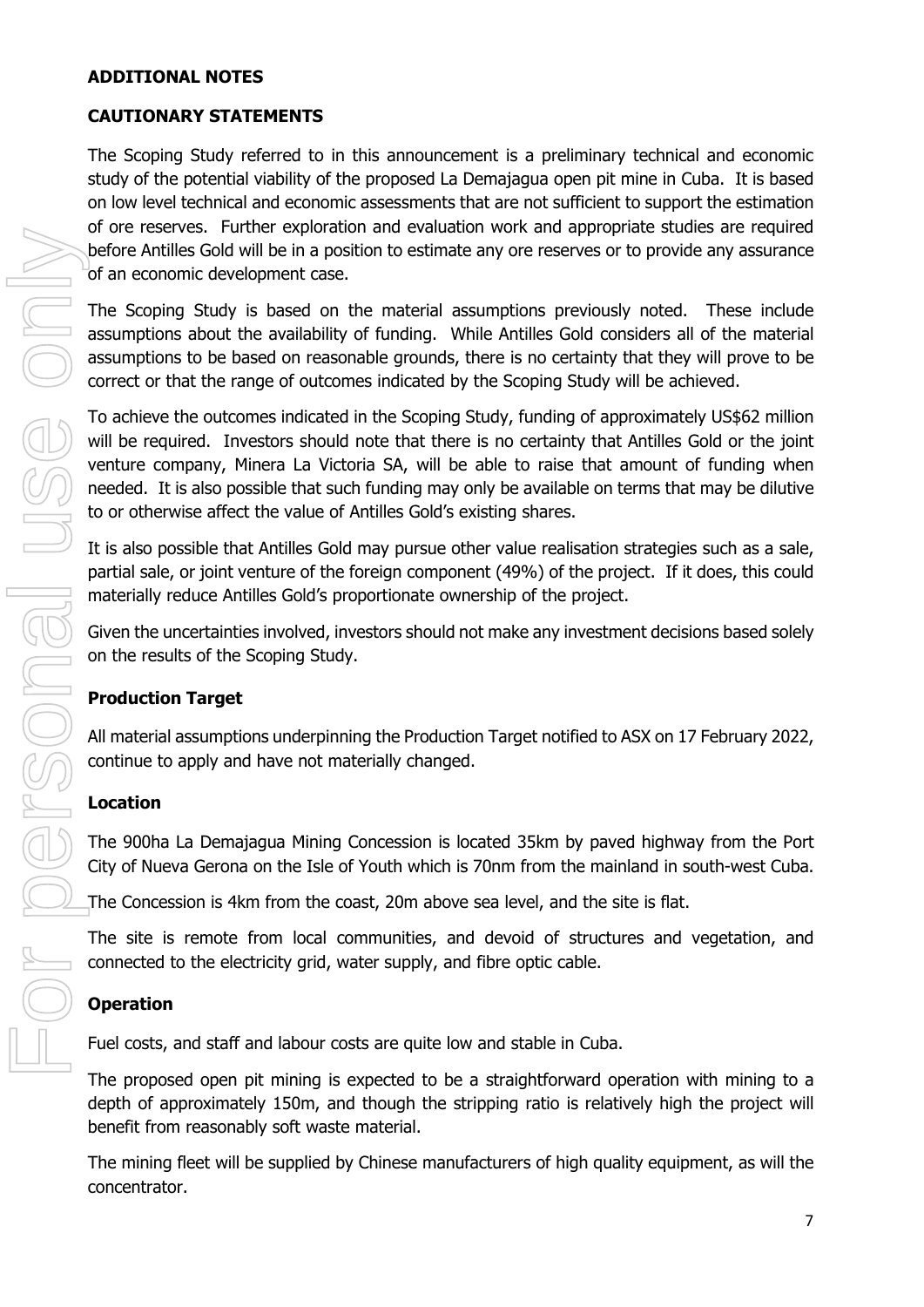## **Management**

MLV has established its head office in Havana, staffed by the Australian General Manager for the project who was seconded from Antilles Gold, and a full complement of experienced Cuban staff covering functions such as;

Legal, company secretarial, accounting, procurement, logistics, engineering, planning, and environmental.

In August 2022, an experienced Australian project manager will assume the role of Construction Manager for the mine development, followed by the progressive appointment of construction supervisors, and operations and plant maintenance management, with all senior roles to be filled by nominees of Antilles Gold.

## **Environmental**

Environmental approval for the proposed project is proceeding and expected to be received in September 2022.

The primary environmental issue will be the avoidance of acid mine drainage from the co-mingled tailings/waste disposal stockpile.

Cyanide is not required in the production of concentrate.

## **Financing**

Financing of the Project will be a challenge with US sanctions in place against Cuba. However, preliminary discussions with several financial institutions not affected by the sanctions have been encouraging, as is the prospect of obtaining deferred payment terms from the preferred Chinese suppliers which could be supported by the China Exim Bank.

Negotiations on project financing can be accelerated now the Maiden JORC Resources have been established, and the detailed Financial Model from the Scoping Study can be provided to prospective lenders.

Similarly, as the preferred Chinese suppliers have now been selected, discussions on deferred payments can commence.

## **Fiscal Regime**

Law 118 for Foreign Investment was adopted in March 2014 and provides basic investment protection and other general rules relevant to foreign investors.

The fiscal regime applying to MLV and the La Demajagua mine include;

- Equal numbers of directors with all Board decisions to be unanimous.
- Senior management, and consultants nominated by Antilles Gold.
- An Account at an International Bank will receive project loans, and concentrate sales proceeds, from which repayment of loans, foreign creditors, and dividends will be met. Funds remitted to Cuba will be limited to those required to service local creditors